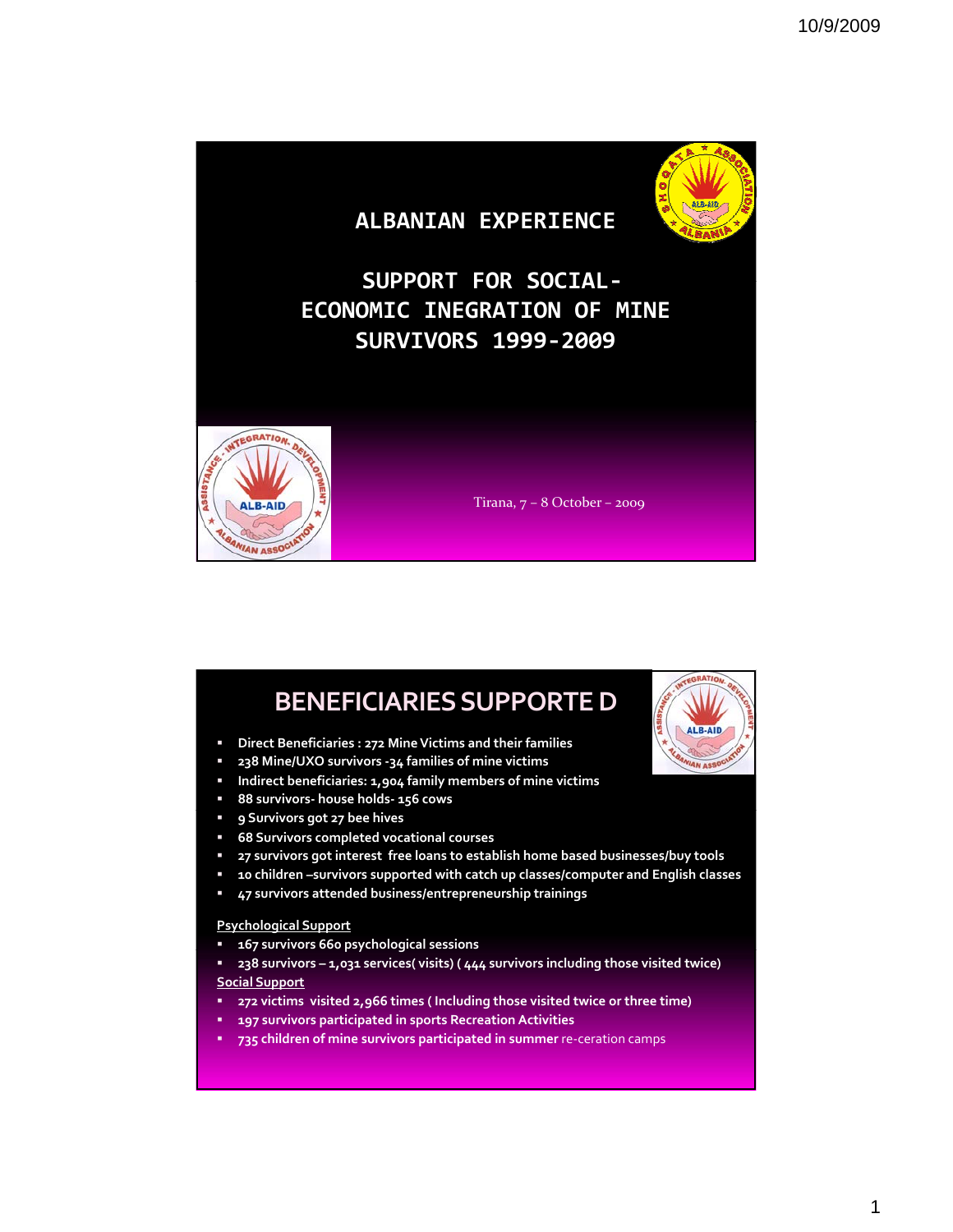| <b>Projects in Years</b>                 |                                                                                                      |  |
|------------------------------------------|------------------------------------------------------------------------------------------------------|--|
| Project:                                 | Re-integration of Mine Victims of Northern Albania through<br>Development of household economies     |  |
| Objective:                               | Support survivors to be economically re-integrated in society<br>through animal husbandry activities |  |
| <b>Project dates:</b>                    | April 2002 - July 2003                                                                               |  |
| Donor :                                  | <b>UNICEF</b>                                                                                        |  |
| funding:                                 | 14,500 \$ US                                                                                         |  |
| <b>Targeted</b><br><b>Beneficiaries:</b> | 238 mine survivors                                                                                   |  |
| <b>Results:</b>                          | 9 victims supported with 27 bee-Hives                                                                |  |
|                                          |                                                                                                      |  |

| <b>Projects in Years</b>                 |                                                                                                 |  |  |
|------------------------------------------|-------------------------------------------------------------------------------------------------|--|--|
| Project:                                 | <b>Re-integration of Mine Victims through Animal Husbandry</b>                                  |  |  |
| Objective:                               | To support mine victims to be economically re-integrated in<br>society through animal husbandry |  |  |
| Project dates:                           | 3 (years Year)<br>10/2003-09/2004, 09/2005 - 08/ 2006 /02/2008 - 01/2009,                       |  |  |
| Donor :                                  | <b>US Department of States</b>                                                                  |  |  |
| <b>Funding:</b>                          | 69,000 \$ US + 79,817, 76,800 \$ US + (Total                                                    |  |  |
| <b>Targeted</b><br><b>Beneficiaries:</b> | 238 mime survivors                                                                              |  |  |
| <b>Results:</b>                          | 88 survivors supported with 156 cows.<br>Revolving fund for mine survivors established.         |  |  |
|                                          |                                                                                                 |  |  |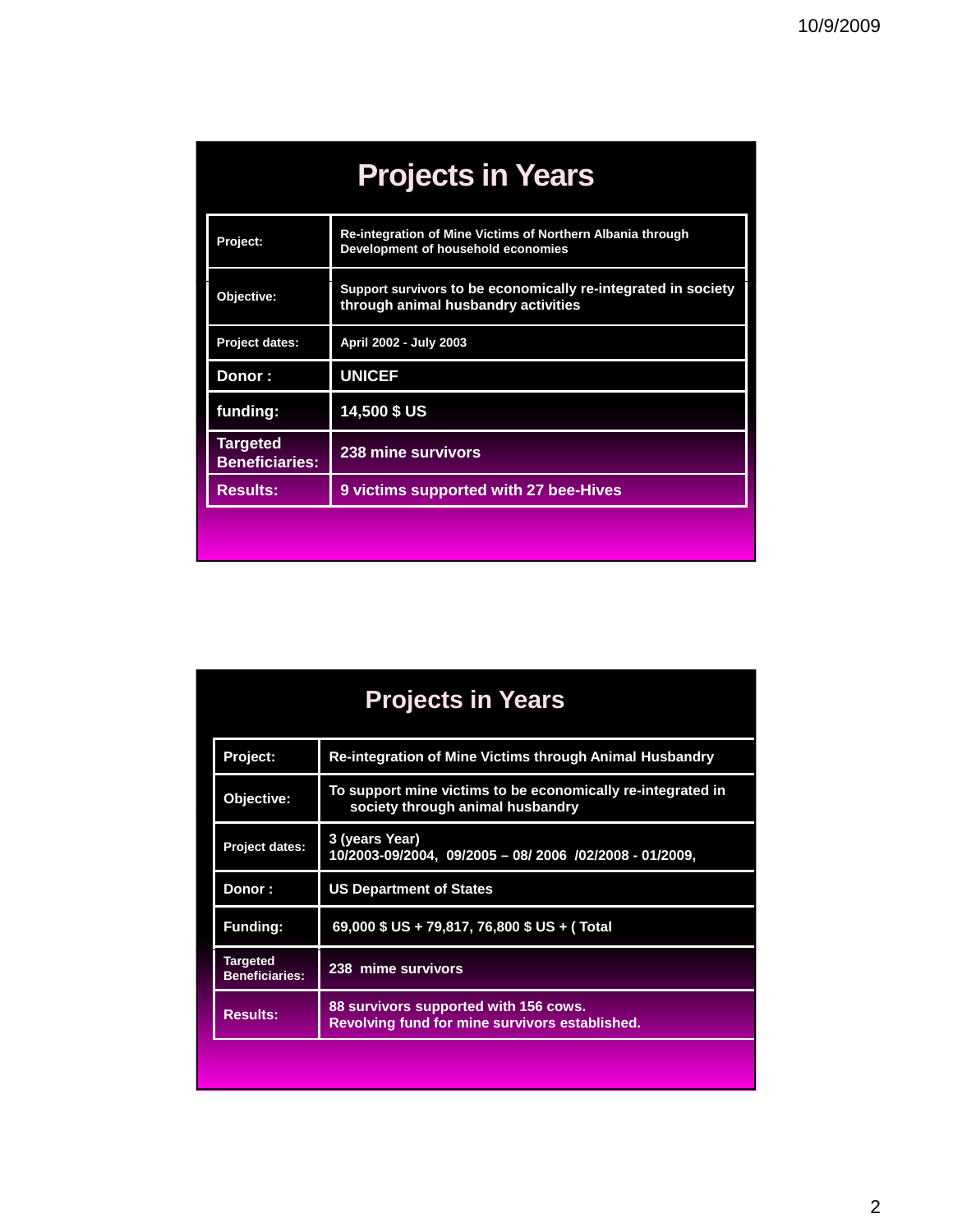| <b>Projects in Years</b> |                                                                                                                                                                                                                                                                                                                                                                                                                                       |  |  |  |
|--------------------------|---------------------------------------------------------------------------------------------------------------------------------------------------------------------------------------------------------------------------------------------------------------------------------------------------------------------------------------------------------------------------------------------------------------------------------------|--|--|--|
| Project:                 | Vocational Training and Local Enterprise Initiative (VTLEPI)                                                                                                                                                                                                                                                                                                                                                                          |  |  |  |
| Objective:               | 1. To improve access to vocational apprenticeship/business<br>training to 20 survivors/ members of families mine survivors<br>/improve vocational/professions skills of 20 survivors/adults<br>2. Tol support 20 trained beneficiaries to get employed/establish<br>home-based businesses at the end of the project,                                                                                                                  |  |  |  |
| Project dates:           | 01 June 2008 -30 July 2009                                                                                                                                                                                                                                                                                                                                                                                                            |  |  |  |
| Donors :                 | <b>US Department of States/ ITF</b>                                                                                                                                                                                                                                                                                                                                                                                                   |  |  |  |
| Amount financed:         | U 106,400 \$ US                                                                                                                                                                                                                                                                                                                                                                                                                       |  |  |  |
| <b>Beneficiaries:</b>    | Mine affected communities of 39 villages who will benefit indirectly<br>by mine survivors being trained in new in-demand jobs                                                                                                                                                                                                                                                                                                         |  |  |  |
| <b>Results:</b>          | 20 adults have completed vocational professional trainings<br>$\bullet$<br>20 trained adults have got the required entrepreneurship/<br>$\bullet$<br>professional skills in the vocational trainings<br>12 of 20 trained adults are employed/ have already established<br>home based economies<br>Increased incomes of 12 families of mine survivors whose<br>$\bullet$<br>members who have completed vocational courses are employed |  |  |  |

| Project:                                 | Support for social-economic re-integration of Mine/ERW<br>survivors (SERM)                                                                                                                                                                                                                                                                                                                                                                                                                                                                                                                                                                                                            |  |
|------------------------------------------|---------------------------------------------------------------------------------------------------------------------------------------------------------------------------------------------------------------------------------------------------------------------------------------------------------------------------------------------------------------------------------------------------------------------------------------------------------------------------------------------------------------------------------------------------------------------------------------------------------------------------------------------------------------------------------------|--|
| Objective:                               | To increase employment/ business opportunities for 45<br>1.<br>families of mine/ERW survivors of Kukes by improving<br>their professional/entrepreneurship skills through<br>vocational training courses<br>To increase mine/UXO survivors' access to medical and<br>2.<br>rehabilitation support services (maintain high access) by<br>providing logistic support to at least 70% of 238 mine/ERW<br>survivors within the project period.<br>To improve social integration of mine/ERW survivors at<br>3.<br>least by 40% within project period, by providing direct<br>outreach psycho-social and peer support services<br>(outreach and counseling services) to 272 mine survivors |  |
| Project dates:                           | 15 September 2008- 15 March 2009                                                                                                                                                                                                                                                                                                                                                                                                                                                                                                                                                                                                                                                      |  |
| Donor:                                   | SIDA/UNDP Albania                                                                                                                                                                                                                                                                                                                                                                                                                                                                                                                                                                                                                                                                     |  |
| <b>Amount</b><br>financed:               | 190,000 \$ US                                                                                                                                                                                                                                                                                                                                                                                                                                                                                                                                                                                                                                                                         |  |
| <b>Targeted</b><br><b>Beneficiaries:</b> | .45 Mine/ERW survivors and their families in Kukes region.<br>.272 Mine/ERW victims and their families in Kukes region                                                                                                                                                                                                                                                                                                                                                                                                                                                                                                                                                                |  |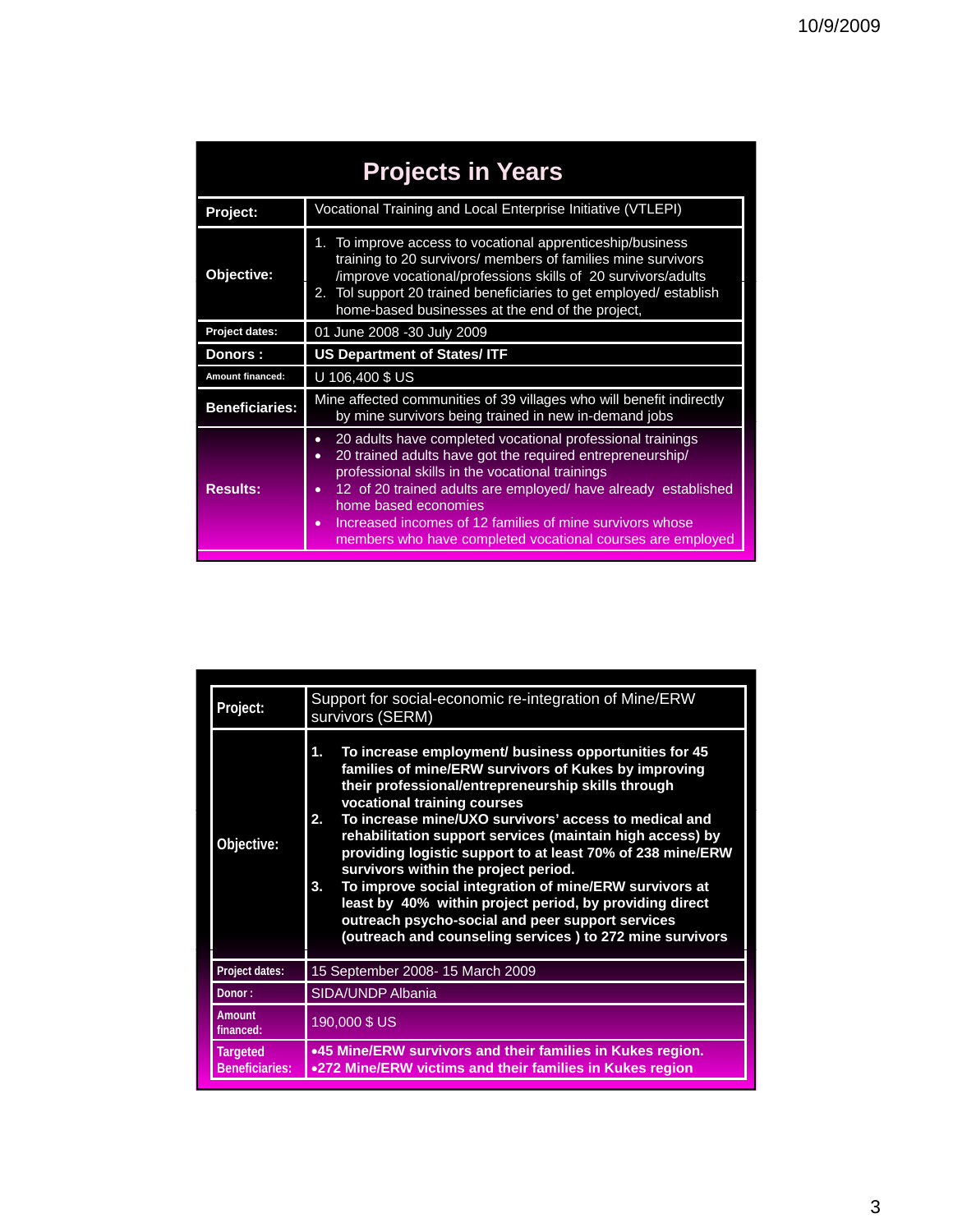### **Results:**

#### **I. Vocational Training Component**

**50 survivors/ members of family survivors completed vocational courses as follows; 28 students attended vocational and business courses, out of which: 17 mine survivors and 11 family members of mine survivors as in the following specialties: Electro-domestic appliances (8); ;Computer Basis (4); Auto-electrics**  (7); Industrial Electronics (1); Hydro-sanitary installations (3); Radio-TV Repairer **(1); English and computer (1) ; Electric installations (1); Computer Cameraman (1), Waiter – cook (1)..** 

**22 persons ( 20 targeted,) attended business entrepreneurship training out of which 4 were survivors and 18 were family members of mine survivors.** 

**24 beneficiaries ( 38% women) survivors/family, members supported to buy equipments/establish home based businesses with interest free loans. In total 40 survivors/family members have started home based business, out of which 23% are women households.**

#### **II. Psycho-Social component**

S for the second second second second second second second second second second second second second second se

provided Logistic support to get **specialized medical services** provided by the Regional Hospital of Kukes as follows: 62 survivors to get prosthesis repair; 47survivors to get physiotherapy sessions; 19 survivors to get specialized medical check; 134 survivors to get medication by VMA Nurse at their homes; 155 referrals made regarding medical services; 228 survivors' families were visited by Pear Support Team (Survivors hired by VMA and trained), 96 mine/ERW survivors **received psycho social support** provided by psycho-social workers of the targeted communes/

| Project:                   | <b>Educational Re-integration of children mine survivors</b>                                                                                                                                                                                                                                                                                                        |  |
|----------------------------|---------------------------------------------------------------------------------------------------------------------------------------------------------------------------------------------------------------------------------------------------------------------------------------------------------------------------------------------------------------------|--|
| Objective:                 | To improve access to qualitative education and<br>learning outcomes to 10 mine/UXO child survivors<br>through catch-up classes/vocational training courses                                                                                                                                                                                                          |  |
| <b>Project dates:</b>      | 2004 - 2009                                                                                                                                                                                                                                                                                                                                                         |  |
| Donor:                     | <b>Albanian Business/US Dept of States/ ITF</b><br>N1. K. Funds raised through Night of Thousand Dinners<br>2004, 2005, 2006 and 2007                                                                                                                                                                                                                               |  |
| <b>Funding:</b>            | About 75,000 \$ US                                                                                                                                                                                                                                                                                                                                                  |  |
| Targeted<br>Beneficiaries: | 10 children mine/UXO survivors                                                                                                                                                                                                                                                                                                                                      |  |
| <b>Results:</b>            | 10 pupils attended English classes<br>10 pupils attended- computer classes<br>Ξ<br>5 pupils attended extra (catch up) classes in math's<br>٠<br>5 pupils supported with Accommodation to attend<br>▪<br>school<br>3 family members as tutors supported to take care for<br>٠<br>their children to attend studies<br>Improved knowledge of social status 10 children |  |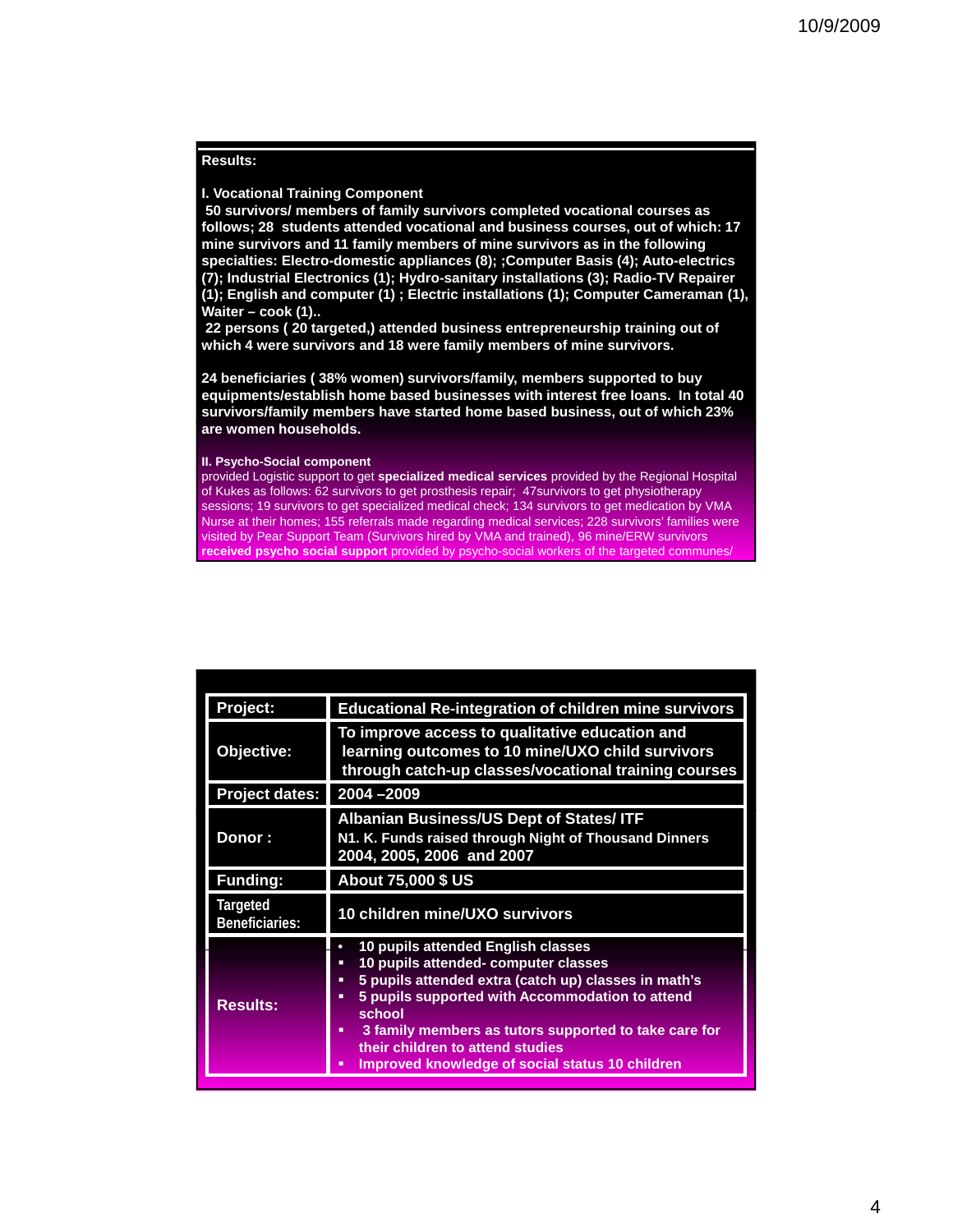| <b>DONORS SUPPORT FOR VA</b> |                 |      |
|------------------------------|-----------------|------|
| Mine Action                  | 2001-2009       | $\%$ |
| Mine Risk Education          | 860,448 \$ US   | 42%  |
| <b>Victims Assistance</b>    | 1,034,514 \$ US | 51%  |
| <b>Economic Development</b>  | 150,000 \$ US   | 7%   |
| Total                        | 2,044,962       | 100% |
|                              |                 |      |
|                              |                 |      |
|                              |                 |      |
|                              |                 |      |
|                              |                 |      |

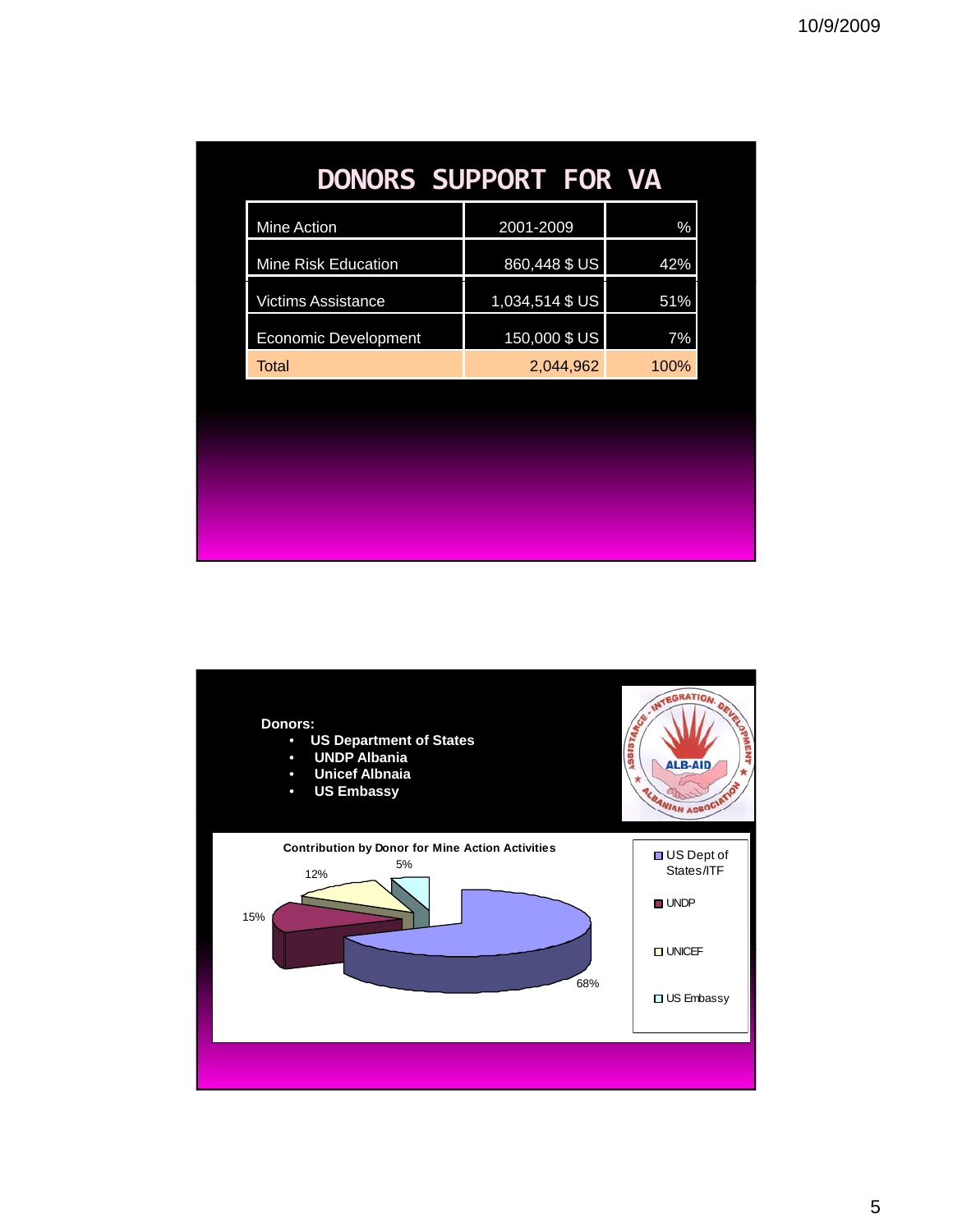| Strength                                                               | <b>Challenges</b>                                                                           |  |  |  |
|------------------------------------------------------------------------|---------------------------------------------------------------------------------------------|--|--|--|
| • Social and Economic                                                  | • Limited job opportunities                                                                 |  |  |  |
| inclusion in the                                                       | Lack of trust of employers                                                                  |  |  |  |
| developing strategy of<br>of Kukes region                              | Lack of capacity and confidence<br>$\overline{\phantom{a}}$<br>of persons with disabilities |  |  |  |
| <b>Government support</b>                                              | Lack of markets for persons with<br>$\blacksquare$                                          |  |  |  |
| <b>Continuous</b><br>I.                                                | disabilities' production                                                                    |  |  |  |
| <b>International Support</b>                                           | Low priority given to<br>$\overline{\phantom{a}}$                                           |  |  |  |
| • Support from the<br>society                                          | employment of persons with<br>disabilities                                                  |  |  |  |
|                                                                        | <b>Convention of PWD</b><br>٠                                                               |  |  |  |
| To overcome the challenges:                                            |                                                                                             |  |  |  |
| - Create enhanced job opportunities                                    |                                                                                             |  |  |  |
| - The micro-credit should be free of interest / More Income generation |                                                                                             |  |  |  |

**‐ Mainstream disability into general existing government programs**



- **Cooperation with Government authorities is the key factor for the successful economic re‐integration of mine survivors in northeast Albania**
- **Support of the Program from the Local Government Institutions Support of the Program from the Local Government**
- **Proper Use and interpretation of Government facilities andAgreements forGroups at risk/poverty Reduction**
- **Working with existing government institutions providing support and services for survivors/ instead of duplicating the service**
- **Proper and regular Coordination of mine action activities on economic re-integration with all stakeholders to mobilize other resources and avoid wrong approaches**
- **Participations/involvement of survivors in planning,** implementation and monitoring of the project
- **Equal opportunity provided to each survivors**
- **Transparency in the selection of beneficiaries for each special project**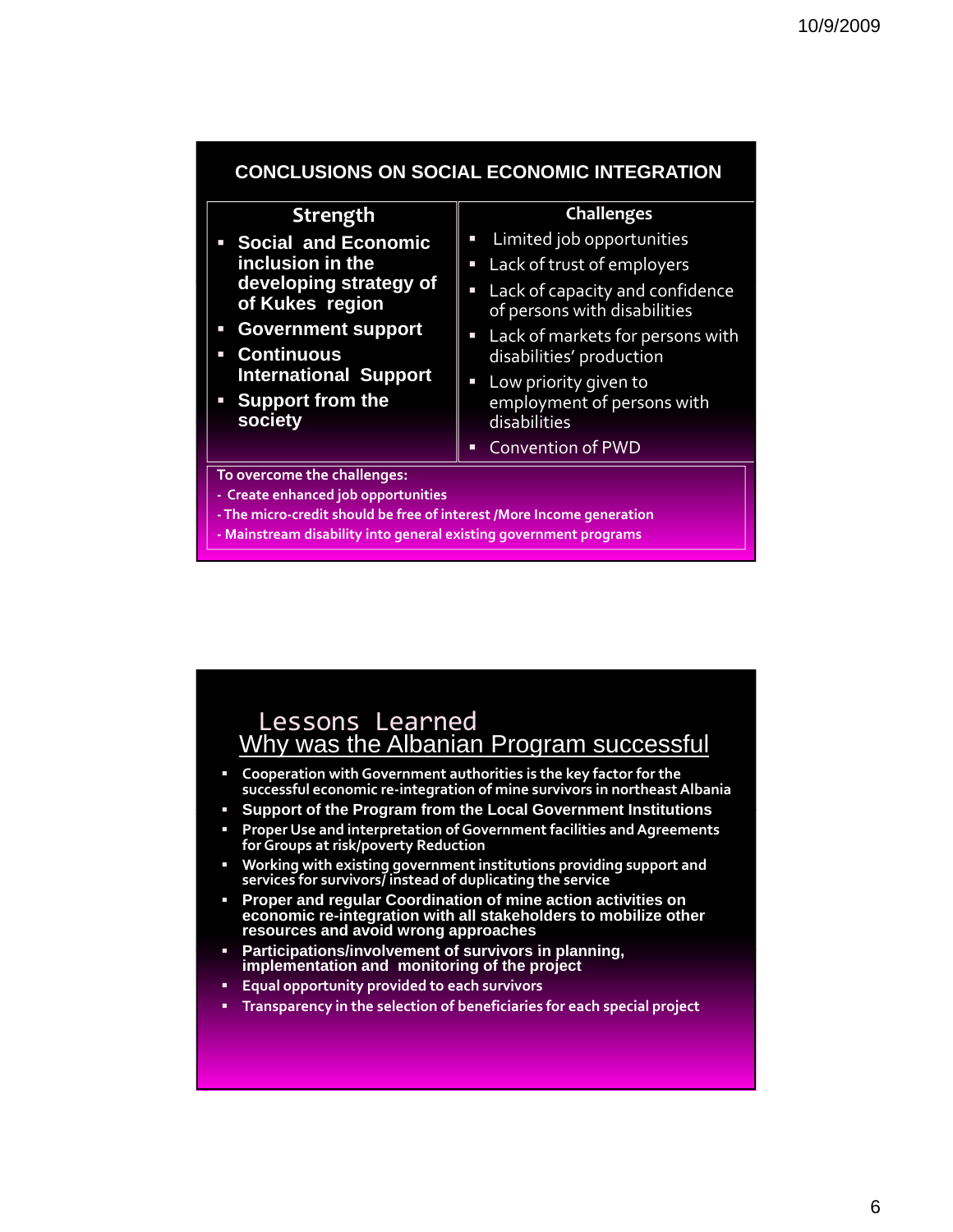# Why was the Albanian Program successful?

- **Proper Use of funds for the benefit of survivorsAsking the survivors to chose their priorities for economic development**
- Networking with different national and international agencies and speaking with one voice for the needs of survivors and asking for their support
- •Regular Coordination meetings with all stakeholders
- Establishment of Proper monitoring Mechanisms
- Frequent evaluation of the projects completed
- Existence of Local Service Providers
- Use of current services available in the region